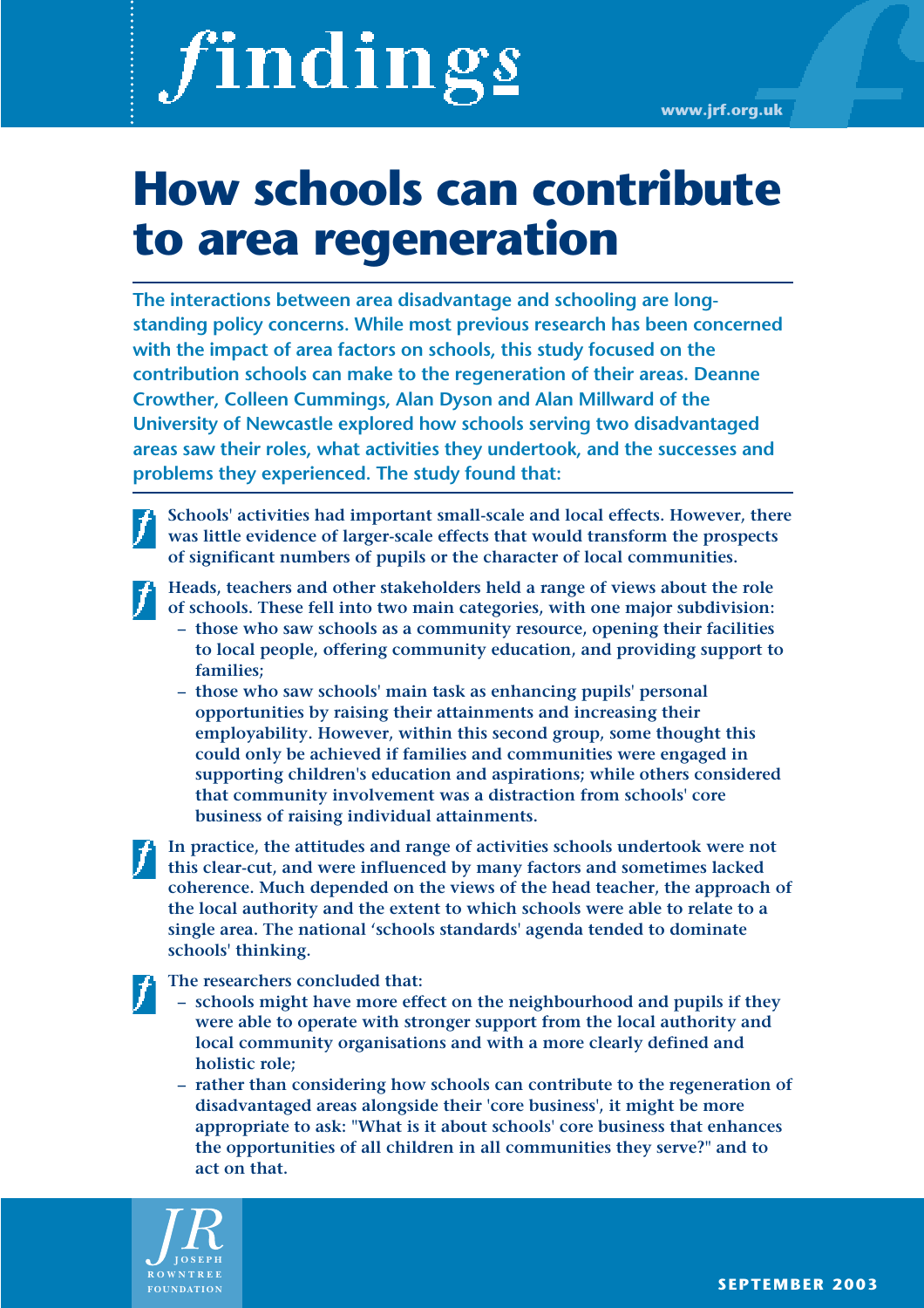#### **Background**

The problems of the negative interactions between a disadvantaged area and educational attainment have been long-standing concerns of national and local policy. Many approaches to area regeneration have included an educational component. When the Labour Government assumed power in 1997, it promised a new approach which gave education a prominent role in tackling disadvantage and, in particular, outlined a role for schools in 'neighbourhood renewal'. Whilst this role opens up many opportunities for schools, it is not clearly defined and may create tensions with schools' primary responsibility of delivering on the Government's national schools standards agenda.

#### **The study**

The study investigated the contribution to wider regeneration initiatives made by three secondary and six primary schools serving two disadvantaged areas in the north of England. During the two-year project, interviews were held with teachers, pupils, parents, community members, local authority officers and representatives of other stakeholder groups in each area. These were analysed in terms of common themes and significant differences.

#### **Schools' roles**

All of the schools saw themselves as making contributions to their areas and undertook community-related activities. These included running breakfast clubs, opening school facilities for community use, organising courses to help parents become involved in their children's education, making links with local businesses and so on. Notions of what schools' contribution could be differed, but the team classified attitudes into two main groups, with one major subdivision.

• Schools should see themselves as a community resource, opening their facilities to local people, offering community education, or providing support to families under stress and linking them to other agencies.

**"Schools are the most valuable resources in a community and they should be developed as a community resource."**  *(An elected member)*

Schools which followed this line of thinking might host adult education classes, or encourage community members to use the gym, or put families in contact with other agencies when they were experiencing problems.

• Schools' main task should be to enhance pupils' personal opportunities by raising their attainments and thus increasing their employability.

**"Regeneration must be about enhancing the life chances of young people, and education has to be the key for that."** *(A local education officer)*

Schools which followed this line emphasised the importance of academic work, placed high expectations on their pupils and gave them support to achieve as highly as possible.

- Within this view, some thought that involvement with the community was a distraction from schools' core business of raising individual attainments. They believed the job of the school was to create a more supportive and stimulating environment for pupils than they could find in their own communities.

**"The school is a safe haven and provides an alternative to the community."** *(A head teacher)*

- Others thought that pupils would only fulfil their potential if families and communities were engaged in supporting children's education and raising their aspirations.

**"Whilst the prime role of school is to educate, it is not going to be possible to drive up attainment without engaging fully with the community."**  *(Another head teacher)* 

Schools which followed this line made great play of reaching out to families and the wider community to involve them in education-related activities. They might run courses to show parents how to improve their children's reading, or send lap-top computers home for the whole family to use, or run 'Dads and Lads' events to encourage fathers to become involved in their sons' schooling.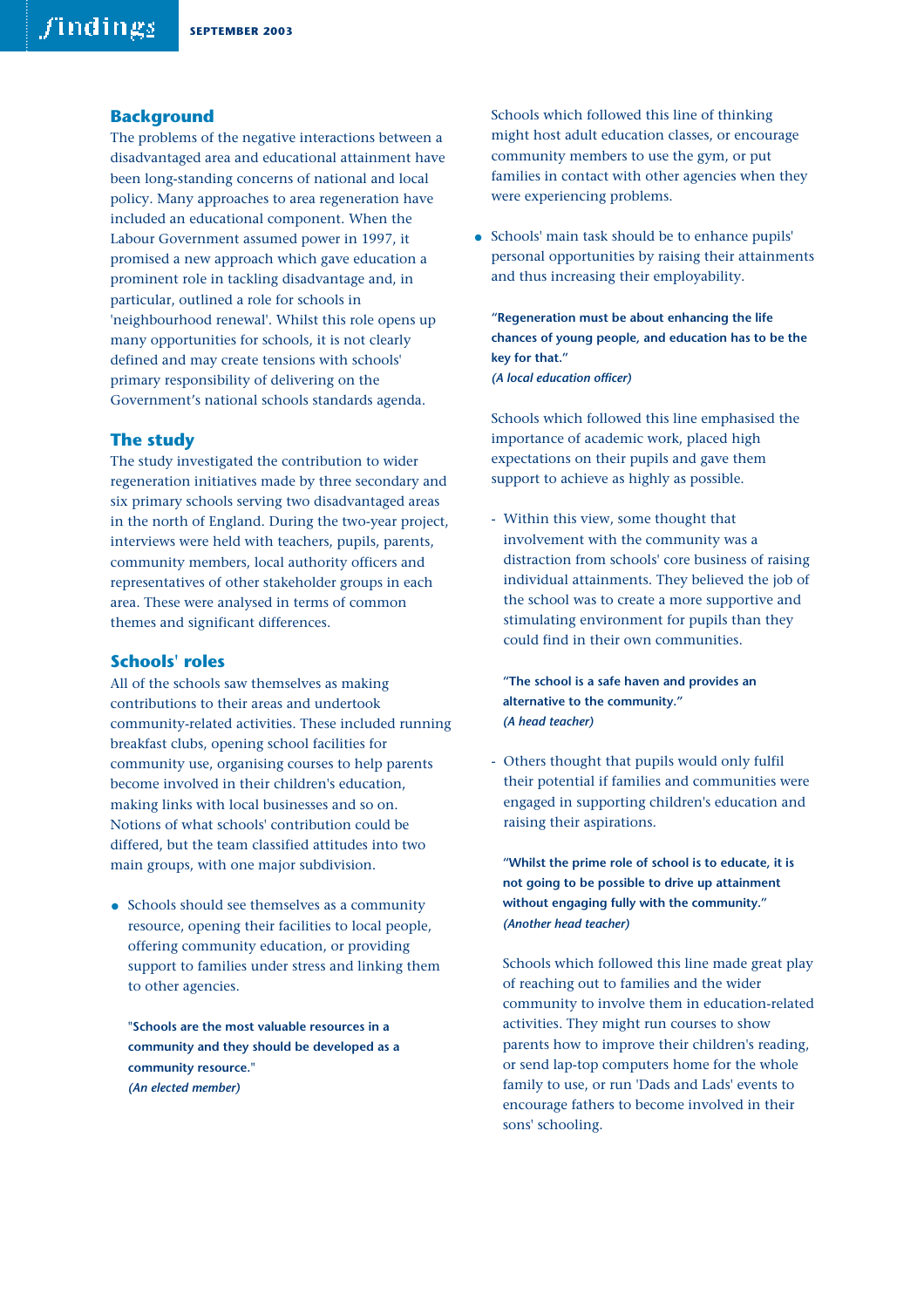In practice, the attitudes and range of activities schools undertook were influenced by many factors. They sometimes lacked coherence. Head teachers were powerful in determining the direction taken by schools, and a change of head could easily bring about a reversal of the school's orientation. No head, however, could escape the imperative to raise standards in accordance with the Government's national policy for raising standards of attainment in schools. This made the development of a wider, community role problematic, especially since funding for such a role tended to be short-term and unpredictable.

The geography and age structure of areas served by the schools was also important. One of the two study areas was large and relatively homogenous. Schools saw themselves as having a clear relationship with a single community. The other area was small and surrounded by several distinct communities. Pupils from the disadvantaged area formed only a small minority of some schools' populations and the schools therefore found it harder to see this area as a priority.

The difference was compounded by the policies of the two local authorities. The first area had a history of a community role for schools and a regeneration policy focused on the development of communities through education and family support. In the second area, regeneration had been housingled rather than community-led and the local education authority focused heavily on the national standards agenda.

#### **What worked - and what did not**

There was some good evidence that schools were able to make some differences to the lives of individual pupils, offer some support to families and extend the resources available to communities. Some schools, for instance, acted as stable points in children's lives, offering them high levels of personal attention, finding exciting ways for them to learn and helping their families through crises. Without such interventions, these children would have been at risk from truancy, exclusion or family difficulties.

However, more widespread and fundamental impacts were difficult to identify. The attainments of pupils and their destinations post-16 were poorer than national norms, despite the best efforts of the schools. Though schools did enhance the resources of the communities, the areas remained disadvantaged. Likewise, although schools might see themselves as

attempting to engage local communities in education and raise their aspirations, they were only able to undertake relatively small-scale initiatives. They simply did not have the resources to work intensively with families or with large numbers of community members.

Based on its findings, the study team considered it was difficult to see how the limited work that schools could support might bring about the largescale cultural change at which they claimed to be aiming.

The team observed that schools often remained disconnected from wider regeneration strategies. Schools felt dominated by the schools standards agenda and were generally poorly informed about the nature and needs of local communities. Community members, community workers and other agencies did not always find schools to be easy partners, often seeing them as narrowly focused on their own concerns rather than contributing to wider regeneration efforts.

#### **Conclusion: Towards a coherent approach**

Based on its findings, the study team made several conclusions and suggestions about what needs to be done if schools are to make a meaningful contribution to the regeneration of disadvantaged areas. A more coherent approach was considered important. In particular, the team considered that:

- It is unreasonable to expect schools to solve the intractable problems of disadvantage alone. A long-term strategy, in which schools play a part but which also addresses some of the underlying factors in which they are unable to intervene effectively, might help to overcome these disadvantages.
- Schools lack clear and coherent expectations as to their roles and are therefore heavily influenced by head teachers' views, funding and local factors. A role could perhaps be defined which draws upon each of the approaches identified above but which determines the precise contribution of schools in the light of a locally agreed strategy.
- In order to enable schools to take on a wider role, it would be helpful if the national schools standards agenda could be rethought. A focus on enhancing children's learning and life-chances is